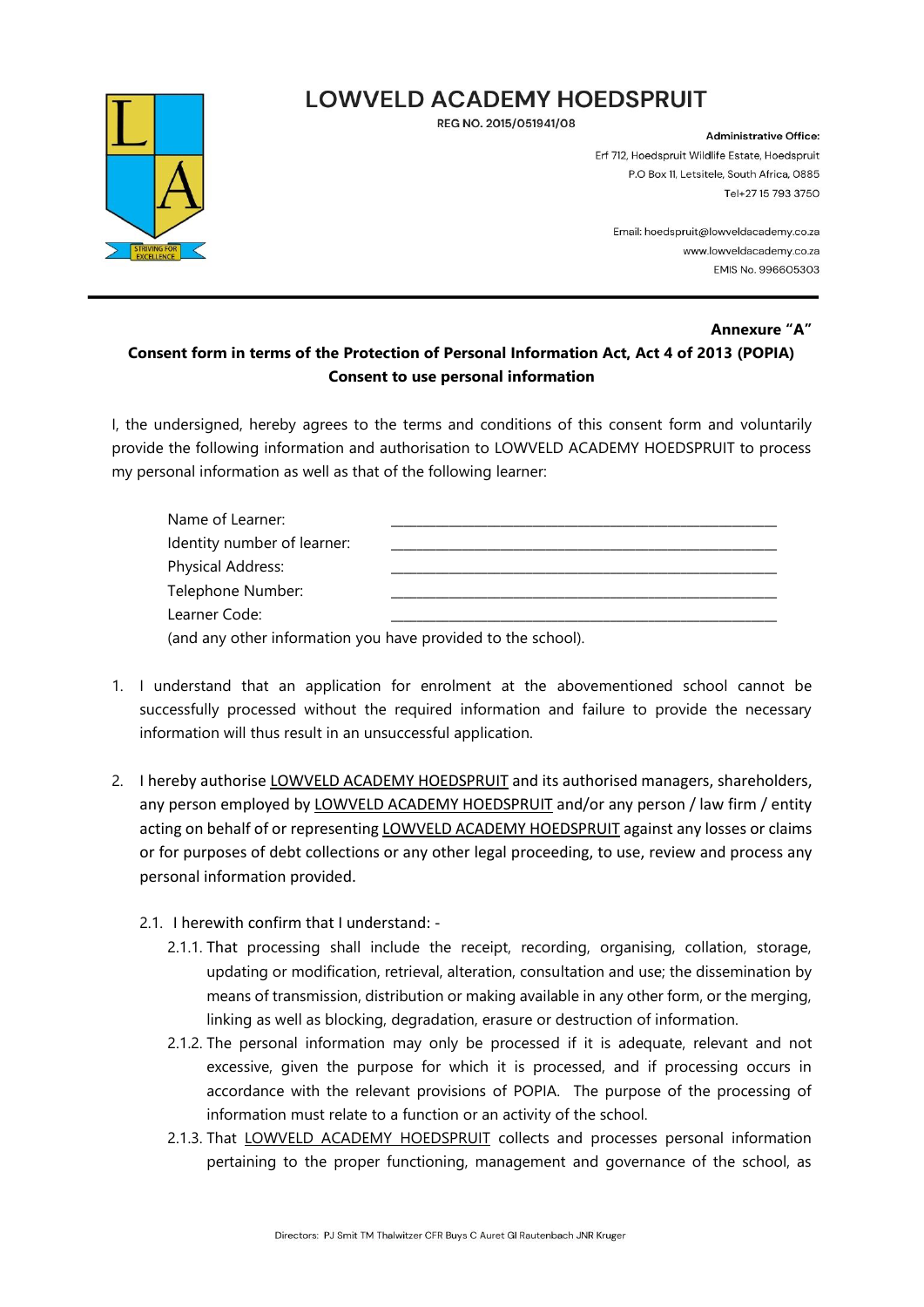# **LOWVELD ACADEMY HOEDSPRUIT**

REG NO. 2015/051941/08



#### **Administrative Office:**

Erf 712, Hoedspruit Wildlife Estate, Hoedspruit P.O Box 11, Letsitele, South Africa, 0885 Tel+27 15 793 3750

Email: hoedspruit@lowveldacademy.co.za www.lowyeldacademy.co.za **EMIS No. 996605303** 

prescribed in the South African Schools Act 84 of 1996 and other relevant education legislation and policies.

- 2.1.4. The type of information will depend on the purpose for which it is collected, and will be processed for that purpose only.
- 2.1.5. In terms of section 11 of POPIA, personal information may only be processed in the following circumstances:
	- 2.1.5.1. If the data subject, or a competent person where the data subject is a child, consents to the processing.
	- 2.1.5.2. If processing is necessary to carry out actions for the conclusion or performance of a contract to which the data subject is party.
	- 2.1.5.3. If processing complies with an obligation imposed by law on the school.
	- 2.1.5.4. If processing protects a legitimate interest of the data subject.
	- 2.1.5.5. If processing is necessary for the performance of a public law duty.
	- 2.1.5.6. If processing is necessary for pursuing the legitimate interests of the school.
- 3. I hereby grant permission to LOWVELD ACADEMY HOEDSPRUIT to:
	- 3.1. display photos/images/videos of the learner(s) indicated below as part of:
		- 3.1.1. a demonstration/project/activity during classroom teaching;
		- 3.1.2. a sample project/activity on CD created by the school for use in educational workshops, classrooms, advertisements, etc.;
		- 3.1.3. the school's webpages and social media platforms (including Facebook and Twitter);
		- 3.1.4. samples given to programme publishers, or contest entries submitted to sponsors;
		- 3.1.5. video recordings to appear in a school-related programme broadcast on a television station; and/or
		- 3.1.6. any printed publication, including, though not limited to, newspapers, magazines, yearbooks, etc.
	- 3.2. In granting this permission, I understand that the school may use photos/images/videos of the learner(s) for purposes such as celebrating achievements and publicising education events, as deemed appropriate by the school governing body and the principal, and that such use may include display in the school photo gallery.
	- 3.3. I further understand that although the school associated with the photos/images/videos will be identified, and adults appearing in photos/images/videos may be named, the personally identifiable information of the learner(s), except for the name (s) of the learner(s), will not be used with any photo/image/video.